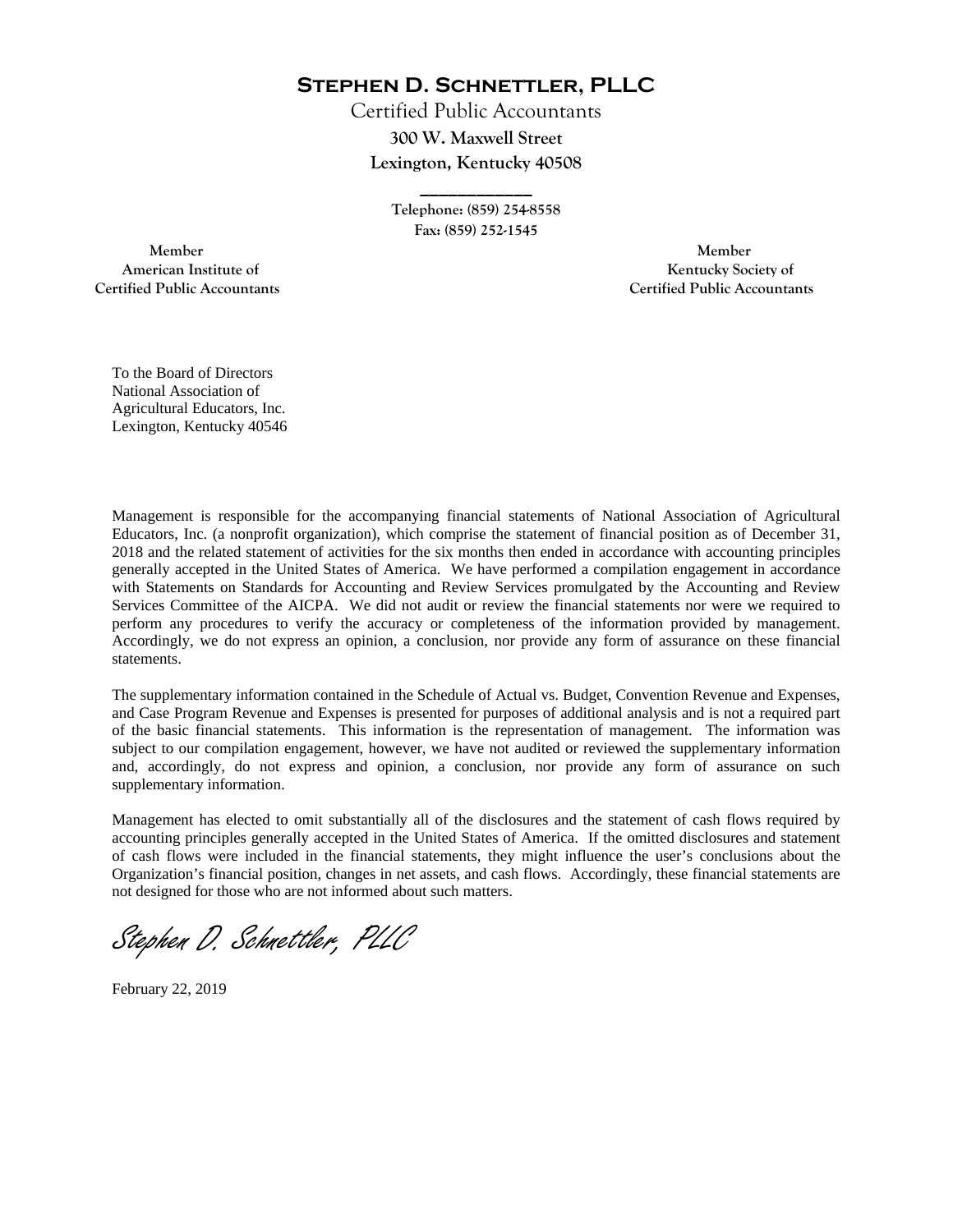## NATIONAL ASSOCIATION OF AGRICULTURAL EDUCATORS, INC. **Statement of Financial Position** December 31, 2018

| <b>ASSETS</b>                         |                 |
|---------------------------------------|-----------------|
| Cash on deposit                       | \$<br>1,033,633 |
| Investments - operating fund          | 714,412         |
| Investments - life membership fund    | 248,675         |
| Accounts receivable                   | 310,472         |
| Inventory                             | 5,000           |
| Prepaid expenses                      | 76              |
| Property and equipment - CASE         | 266             |
| Property and equipment                | 9,916           |
| <b>TOTAL ASSETS</b>                   | \$<br>2,322,450 |
| <b>LIABILITIES AND NET ASSETS</b>     |                 |
| <b>LIABILITIES</b>                    |                 |
| Accounts payable                      | \$<br>77,476    |
| Accrued leave payable                 | 39,221          |
| Other current liabilities             | 8,956           |
| <b>TOTAL LIABILITIES</b>              | 125,653         |
| <b>NET ASSETS</b>                     |                 |
| Unrestricted net assets:              |                 |
| Current operation                     | 1,044,898       |
| Board designated for special purposes | 216,935         |
| Temporarily restricted net assets     | 1,550           |
| <b>CASE Project</b>                   | 933,414         |
| <b>TOTAL NET ASSETS</b>               | 2,196,797       |
| TOTAL LIABILITIES AND NET ASSETS      | \$<br>2,322,450 |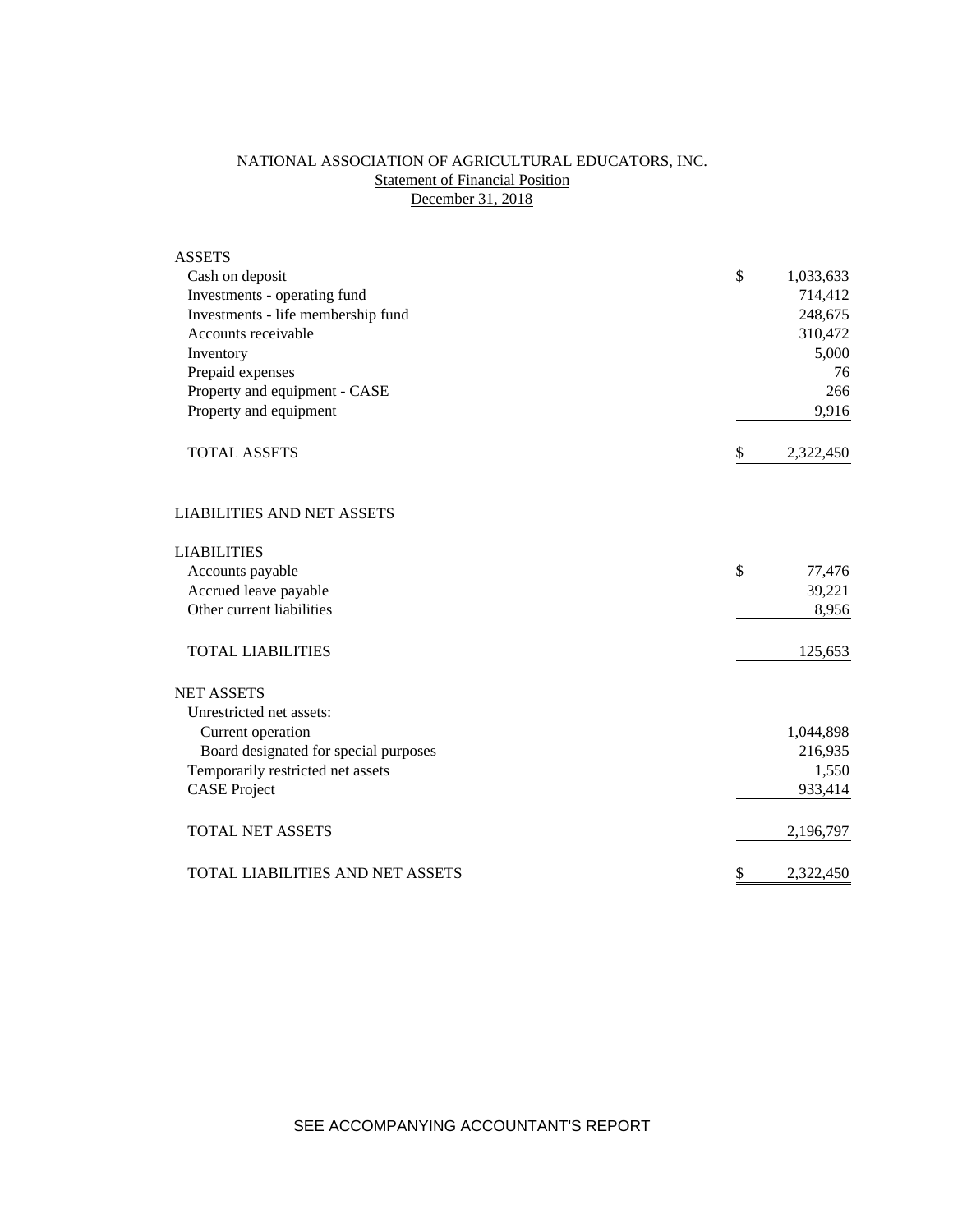#### NATIONAL ASSOCIATION OF AGRICULTURAL EDUCATORS, INC. Statement of Activities For the Six Months Ended December 31, 2018

|                                       | Unrestricted    |               |             |    |           |    |           |
|---------------------------------------|-----------------|---------------|-------------|----|-----------|----|-----------|
|                                       | Current         | Board         | Temporarily |    | CASE      |    |           |
|                                       | Operations      | Designated    | Restricted  |    | Project   |    | Total     |
| Revenue, Gains and Losses             |                 |               |             |    |           |    |           |
| Membership dues                       | \$<br>393,625   | \$<br>2.160   | \$          | \$ |           | \$ | 395,785   |
| Convention registration               | 150,155         |               |             |    |           |    | 150,155   |
| Sponsorship and awards                | 15,750          |               |             |    |           |    | 15,750    |
| Merchandise sales                     | 5,260           |               |             |    |           |    | 5,260     |
| Contributions                         |                 |               |             |    |           |    |           |
| Net realized and unrealized           |                 |               |             |    |           |    |           |
| gains (losses) on securities          | (92,063)        |               |             |    |           |    | (92,063)  |
| Interest and dividends                | 39,049          |               |             |    |           |    | 39,049    |
| FFA Foundation projects               | 111,520         |               |             |    |           |    | 111,520   |
| CASE Program income                   |                 |               |             |    | 1,549,965 |    | 1,549,965 |
| Other income                          | 262,949         |               |             |    |           |    | 262,949   |
| Total Revenue, Gaines and Losses      | 886,245         | 2,160         |             |    | 1,549,965 |    | 2,438,370 |
| Net Assets Released from Restrictions |                 |               |             |    |           |    |           |
| Total Revenue, Gains and Losses       |                 |               |             |    |           |    |           |
| and Reclassifications                 | 886,245         | 2,160         |             |    | 1,549,965 |    | 2,438,370 |
| Expenses                              |                 |               |             |    |           |    |           |
| General expenses                      | 447,650         |               |             |    |           |    | 447,650   |
| FFA Foundation projects               | 488,100         |               |             |    |           |    | 488,100   |
| <b>CASE Program expenses</b>          |                 |               |             |    | 1,240,238 |    | 1,240,238 |
| Convention expenses                   | 68,522          |               |             |    |           |    | 68,522    |
| Total expenses                        | 1,004,272       |               |             |    | 1,240,238 |    | 2,244,510 |
| INCREASE (DECREASE) IN NET ASSETS     | (118, 027)      | 2,160         |             |    | 309,727   |    | 193,860   |
| NET ASSETS AT BEGINNING OF PERIOD     | 1,162,925       | 214,775       | 1,550       |    | 623,687   |    | 2,002,937 |
| NET ASSETS AT END OF PERIOD           | \$<br>1,044,898 | \$<br>216,935 | 1,550<br>\$ | \$ | 933,414   | \$ | 2,196,797 |

SEE ACCOMPANYING ACCOUNTANT'S REPORT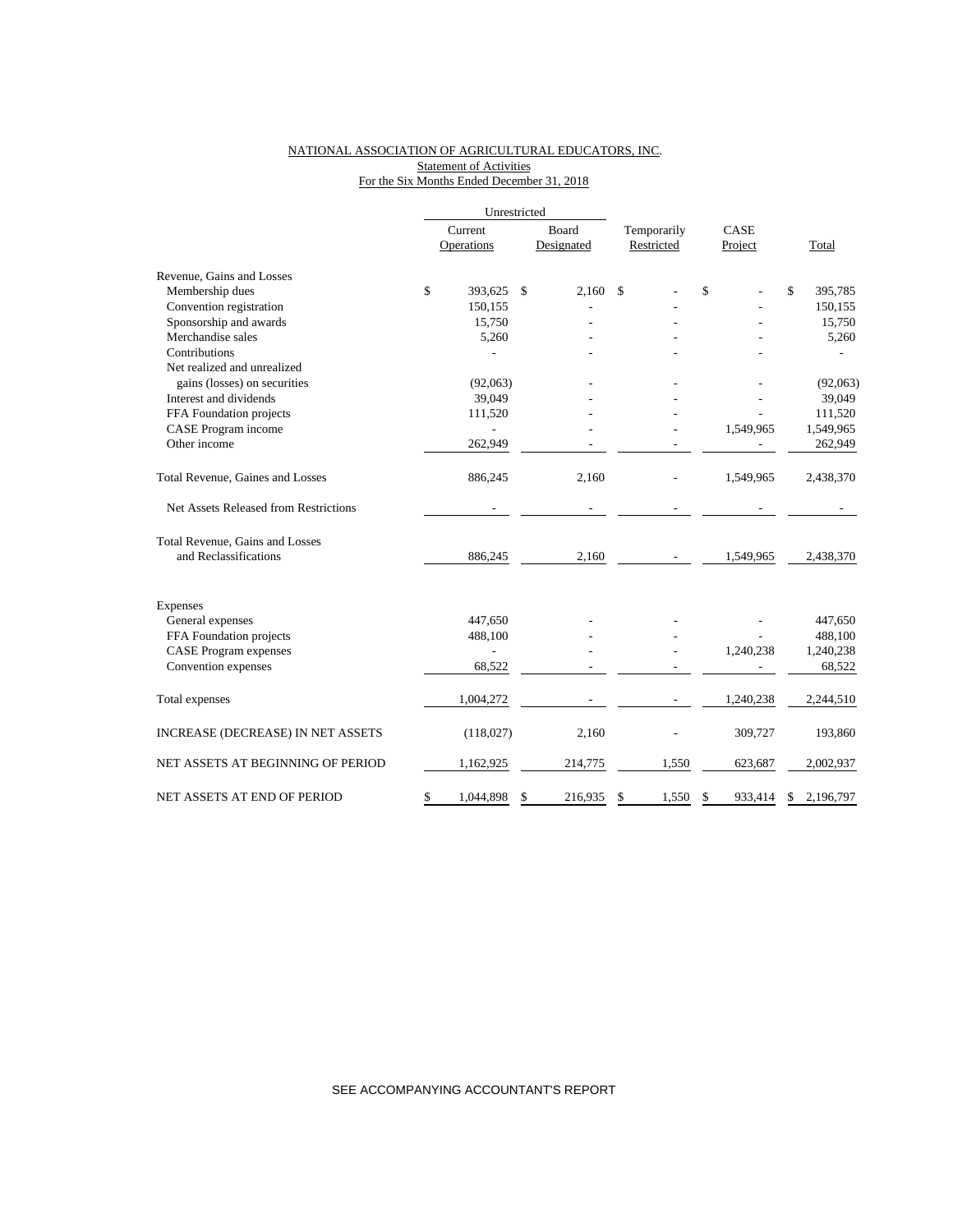## NATIONAL ASSOCIATION OF AGRICULTURAL EDUCATORS, INC. Schedule of Actual vs. Budget

For the One and Six Months Ended December 31, 2018

|                                                       |    | <b>MONTH</b><br><b>ACTUAL</b> |     | <b>MONTH</b><br><b>BUDGET</b> | <b>MONTH</b><br><b><i>SVARIANCE</i></b> |               | YEAR TO DATE<br><b>ACTUAL</b> |                     |    | <b>YEAR</b><br><b>BUDGET</b> | <b>YEAR</b><br><b>SVARIANCE</b> |            |
|-------------------------------------------------------|----|-------------------------------|-----|-------------------------------|-----------------------------------------|---------------|-------------------------------|---------------------|----|------------------------------|---------------------------------|------------|
| <b>REVENUE</b>                                        |    |                               |     |                               |                                         |               |                               |                     |    |                              |                                 |            |
| Member dues                                           | \$ | 13,025                        | -\$ | 34,023                        | -\$                                     | $(20,998)$ \$ |                               | 388,735             | \$ | 408,280                      | \$                              | (19, 545)  |
| Corporate membership dues                             |    |                               |     | 1,250                         |                                         | (1,250)       |                               | 7,050               |    | 15,000                       |                                 | (7,950)    |
| Upper division scholarships                           |    |                               |     | 1,667                         |                                         | (1,667)       |                               | ÷,                  |    | 20,000                       |                                 | (20,000)   |
| Delmar scholarships                                   |    |                               |     | 625                           |                                         | (625)         |                               |                     |    | 7,500                        |                                 | (7,500)    |
| Foundation management fees                            |    | ÷,                            |     | $\overline{\phantom{a}}$      |                                         |               |                               |                     |    |                              |                                 | $\sim$     |
| Interest and dividends                                |    | 26,494                        |     | 2,917                         |                                         | 23,577        |                               | 30,182              |    | 35,000                       |                                 | (4,818)    |
| Net realized and unrealized                           |    |                               |     |                               |                                         |               |                               |                     |    |                              |                                 |            |
| gains (losses) on securities                          |    | (66, 627)                     |     |                               |                                         | (66, 627)     |                               | (92,063)            |    |                              |                                 | (92,063)   |
| Merchandise sales                                     |    | 512                           |     | 500                           |                                         | 12            |                               | 5,260               |    | 6,000                        |                                 | (740)      |
| Investment income, Life Fund                          |    | 7,609                         |     | 1,000                         |                                         | 6,609         |                               | 8,867               |    | 12,000                       |                                 | (3, 133)   |
| Contributions, Legislative Fund                       |    |                               |     | ÷                             |                                         |               |                               | ÷                   |    |                              |                                 | $\sim$     |
| Miscellaneous income                                  |    |                               |     | 750                           |                                         | (750)         |                               | 2,409               |    | 9,000                        |                                 | (6, 591)   |
| Scholarship raffle proceeds                           |    |                               |     |                               |                                         |               |                               |                     |    |                              |                                 |            |
| Student teacher scholarship revenue                   |    |                               |     |                               |                                         |               |                               |                     |    |                              |                                 |            |
| National Teach Ag Campaign                            |    | $\overline{a}$                |     | 81,250                        |                                         | (81,250)      |                               | 41,000              |    | 975,000                      |                                 | (934,000)  |
| Teacher crisis fund                                   |    | 180                           |     |                               |                                         | 180           |                               | 9,148               |    |                              |                                 | 9,148      |
| <b>BFRDP</b> Grant                                    |    | $\overline{a}$                |     | $\sim$                        |                                         | ÷             |                               | $\equiv$            |    |                              |                                 |            |
| AEM business manager stipend                          |    |                               |     | 333                           |                                         | (333)         |                               | L.                  |    | 4,000                        |                                 | (4,000)    |
| Nat'l Agriscience Teacher Ambassadors                 |    |                               |     | 13,667                        |                                         | (13,667)      |                               | 212,000             |    | 164,000                      |                                 | 48,000     |
| NPS National Ag Ed leadership dinner                  |    |                               |     | 352                           |                                         | (352)         |                               |                     |    | 4,225                        |                                 | (4,225)    |
| CASE management fee                                   |    | $\overline{a}$                |     | 2,000                         |                                         | (2,000)       |                               | ÷,                  |    | 24,000                       |                                 | (24,000)   |
| Council MMM management fee                            |    |                               |     | 417                           |                                         | (417)         |                               |                     |    | 5,000                        |                                 | (5,000)    |
| Teach AG non-foundation revenue                       |    | 339                           |     | $\overline{\phantom{a}}$      |                                         | 339           |                               | 2,612               |    |                              |                                 | 2,612      |
| FFA Foundation project - TTTK                         |    | $\overline{a}$                |     | 5,467                         |                                         | (5, 467)      |                               | 65,600              |    | 65,600                       |                                 | $\sim$     |
| FFA Foundation project - OPAP                         |    |                               |     | 1,252                         |                                         | (1,252)       |                               | $\bar{\phantom{a}}$ |    | 15,025                       |                                 | (15,025)   |
| FFA Foundation project - OMSP                         |    |                               |     | 1,298                         |                                         | (1,298)       |                               | L,                  |    | 15,580                       |                                 | (15,580)   |
| FFA Foundation project - OT                           |    |                               |     | 1,298                         |                                         | (1,298)       |                               | ÷                   |    | 15,580                       |                                 | (15,580)   |
| FFA Foundation project - OYM                          |    |                               |     | 1,367                         |                                         | (1, 367)      |                               | ä,                  |    | 16,400                       |                                 | (16,400)   |
| FFA Foundation project - Lifetime Achievement         |    |                               |     | 410                           |                                         | (410)         |                               |                     |    | 4,920                        |                                 | (4,920)    |
| FFA Foundation project - Outstanding Service Citation |    |                               |     |                               |                                         | ä,            |                               |                     |    |                              |                                 |            |
| FFA Foundation teacher workshop                       |    |                               |     | $\sim$                        |                                         | $\sim$        |                               |                     |    |                              |                                 |            |
| FFA Foundation upper division scholarships            |    |                               |     |                               |                                         |               |                               |                     |    |                              |                                 |            |
| FFA Foundation Agriscience Initiative                 |    |                               |     | 2,050                         |                                         | (2,050)       |                               |                     |    | 24,600                       |                                 | (24, 600)  |
| FFA Foundation NATAA/NAII                             |    |                               |     |                               |                                         |               |                               |                     |    |                              |                                 |            |
| FFA Foundation project - XLR8                         |    |                               |     | 6,567                         |                                         | (6, 567)      |                               |                     |    | 78,800                       |                                 | (78, 800)  |
| FFA Foundation communities of practice                |    |                               |     | 5,600                         |                                         | (5,600)       |                               | 4,920               |    | 67,200                       |                                 | (62, 280)  |
| FFA Foundation convention internet lounge             |    |                               |     |                               |                                         |               |                               | ÷,                  |    |                              |                                 | $\omega$   |
| CASE program net income                               |    | (39, 384)                     |     | ÷,                            |                                         | (39, 384)     |                               | 309,727             |    |                              |                                 | 309,727    |
| Convention net income                                 |    | (58, 679)                     |     | 5,996                         |                                         | (64, 675)     |                               | 134,163             |    | 71,950                       |                                 | 62,213     |
| TOTAL REVENUE                                         |    | (116, 531)                    |     | 172,056                       |                                         | (288, 587)    |                               | 1,129,610           |    | 2,064,660                    |                                 | (935,050)  |
| <b>EXPENSES</b>                                       |    |                               |     |                               |                                         |               |                               |                     |    |                              |                                 |            |
| Salaries                                              |    | 46,848                        |     | 32,500                        |                                         | 14,348        |                               | 230,598             |    | 390,000                      |                                 | (159, 402) |
| Taxes and benefits                                    |    | 7,843                         |     | 9,151                         |                                         | (1,308)       |                               | 46,004              |    | 109,815                      |                                 | (63, 811)  |
| Computer service                                      |    | 1,550                         |     | 1,667                         |                                         | (117)         |                               | 8,513               |    | 20,000                       |                                 | (11, 487)  |
| Telephone                                             |    | 318                           |     | 500                           |                                         | (182)         |                               | 1,966               |    | 6,000                        |                                 | (4,034)    |
| Accounting                                            |    | 700                           |     | 1,367                         |                                         | (667)         |                               | 12,700              |    | 16,400                       |                                 | (3,700)    |
| Depreciation                                          |    | 338                           |     | 333                           |                                         | 5             |                               | 2,028               |    | 4,000                        |                                 | (1,972)    |
| Rent                                                  |    | $\blacksquare$                |     | 838                           |                                         | (838)         |                               | $\equiv$            |    | 10,050                       |                                 | (10,050)   |
| Insurance                                             |    | 42                            |     | 1,000                         |                                         | (958)         |                               | 6,126               |    | 12,000                       |                                 | (5,874)    |
| Legal                                                 |    |                               |     | 83                            |                                         | (83)          |                               |                     |    | 1,000                        |                                 | (1,000)    |
| Office Supplies                                       |    | 41                            |     | 1,083                         |                                         | (1,042)       |                               | 6,972               |    | 13,000                       |                                 | (6,028)    |
| Bank charges and investment fees                      |    | $\omega$                      |     | 8                             |                                         | (8)           |                               | 4,962               |    | 100                          |                                 | 4,862      |
| Printing, general                                     |    | 335                           |     | 250                           |                                         | 85            |                               | 511                 |    | 3,000                        |                                 | (2,489)    |
| Staff training                                        |    | 30                            |     | 83                            |                                         | (53)          |                               | 48                  |    | 1,000                        |                                 | (952)      |
| Taxes and licenses                                    |    | $\sim$                        |     | $\overline{4}$                |                                         | (4)           |                               | 263                 |    | 50                           |                                 | 213        |
| Membership and contributions                          |    | ÷,                            |     | 1,667                         |                                         | (1,667)       |                               | 4,051               |    | 20,000                       |                                 | (15,949)   |
| Travel, staff                                         |    | 2,384                         |     | 2,917                         |                                         | (533)         |                               | 11,054              |    | 35,000                       |                                 | (23, 946)  |
| Promotion and marketing                               |    | 1,678                         |     | 2,083                         |                                         | (405)         |                               | 14,997              |    | 25,000                       |                                 | (10,003)   |

(Continued)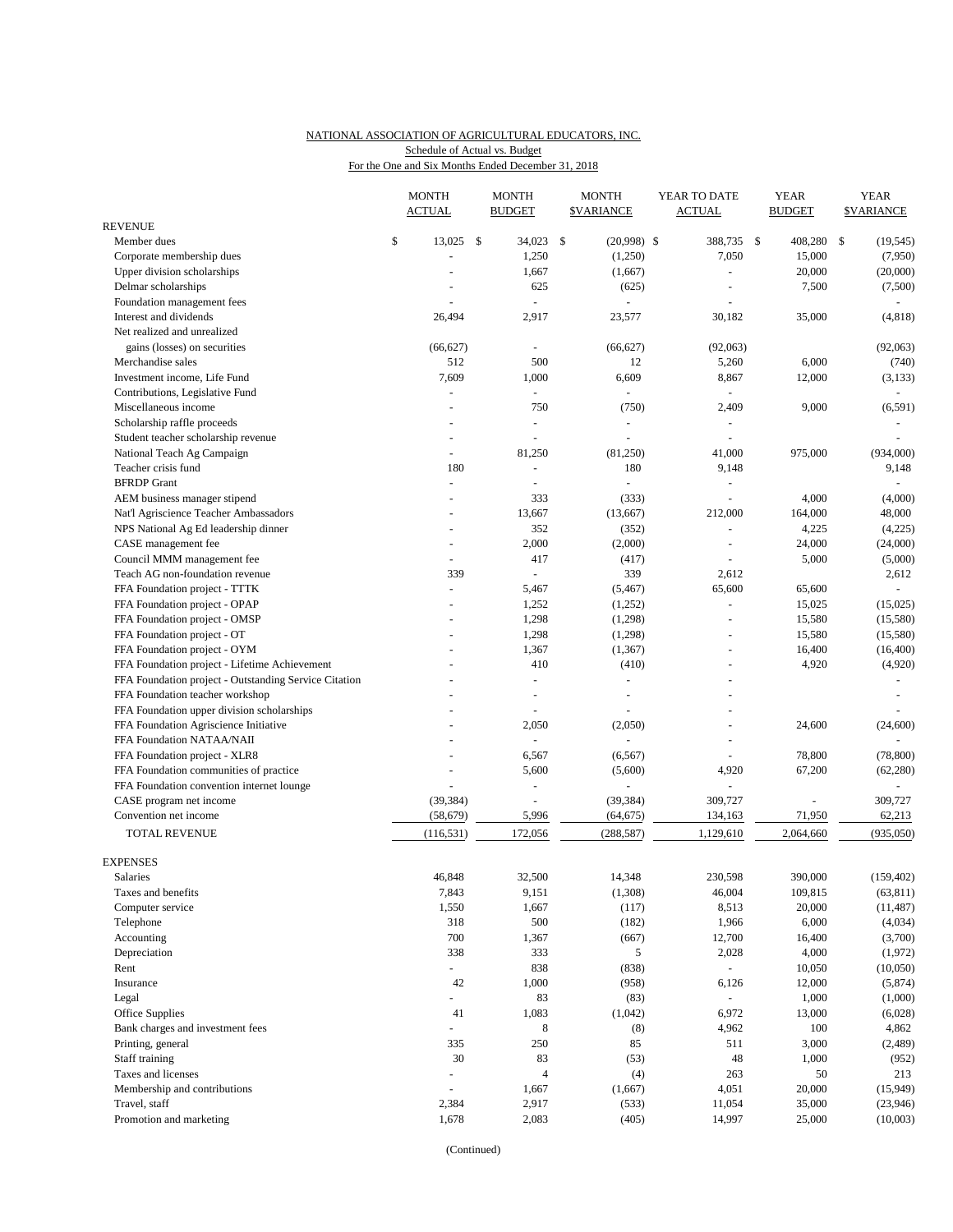## NATIONAL ASSOCIATION OF AGRICULTURAL EDUCATORS, INC. Schedule of Actual vs. Budget

For the One and Six Months Ended December 31, 2018

|                                                       | <b>MONTH</b><br><b>ACTUAL</b> | <b>MONTH</b><br><b>BUDGET</b> | <b>MONTH</b><br><b><i>SVARIANCE</i></b> | YEAR TO DATE<br><b>ACTUAL</b> | <b>YEAR</b><br><b>BUDGET</b> | <b>YEAR</b><br><b>SVARIANCE</b> |
|-------------------------------------------------------|-------------------------------|-------------------------------|-----------------------------------------|-------------------------------|------------------------------|---------------------------------|
| Merchandise and diaries                               | (86)                          | 417                           | (503)                                   | 4,687                         | 5,000                        | (313)                           |
| Photocopying                                          |                               | 8                             | (8)                                     |                               | 100                          | (100)                           |
| Postage, general                                      | 1,085                         | 667                           | 418                                     | 4,695                         | 8,000                        | (3,305)                         |
| Professional liability insurance                      | ÷,                            | 3,285                         | (3,285)                                 | 40,830                        | 39,425                       | 1,405                           |
| Public relations                                      | $\overline{a}$                | 83                            | (83)                                    | 218                           | 1,000                        | (782)                           |
| Delmar scholarships                                   |                               | 625                           | (625)                                   |                               | 7,500                        | (7,500)                         |
| Travel, regional secretaries                          | 1,137                         | 1,500                         | (363)                                   | 7,833                         | 18,000                       | (10, 167)                       |
| Travel, board of directors                            | ä,                            | 3,333                         | (3, 333)                                | 12,703                        | 40,000                       | (27, 297)                       |
| Nat'l Teach Ag Campaign                               | 34,571                        | 75,000                        | (40, 429)                               | 272,577                       | 900,000                      | (627, 423)                      |
| FFA Foundation project - TTTK                         | 1,839                         | 3,333                         | (1, 494)                                | 35,863                        | 40,000                       | (4, 137)                        |
| FFA Foundation project - OPAP                         | 225                           | 750                           | (525)                                   | 3,829                         | 9,000                        | (5,171)                         |
| FFA Foundation project - OMSP                         | 225                           | 750                           | (525)                                   | 4,214                         | 9,000                        | (4,786)                         |
| FFA Foundation project - OT                           | 225                           | 750                           | (525)                                   | 5,039                         | 9,000                        | (3,961)                         |
| FFA Foundation project - OECT                         | 726                           | 750                           | (24)                                    | 4,395                         | 9,000                        | (4,605)                         |
| FFA Foundation project - Lifetime achievement         | 225                           | 208                           | 17                                      | 2,024                         | 2,500                        | (476)                           |
| FFA Foundation project - Outstanding service citation | 225                           | ÷,                            | 225                                     | 1,900                         |                              | 1,900                           |
| FFA Foundation teacher workshop                       | L,                            | L.                            | ÷,                                      | ÷,                            |                              | $\overline{\phantom{a}}$        |
| FFA Foundation Regional Grants                        | ÷                             | ÷,                            | ÷,                                      | ÷.                            |                              | ÷.                              |
| FFA Foundation Agrisciense Initiative                 |                               | 1,667                         | (1,667)                                 |                               | 20,000                       | (20,000)                        |
| FFA Foundation XLR8                                   | 4,596                         | 3,333                         | 1,263                                   | 31,088                        | 40,000                       | (8,912)                         |
| FFA Foundation convention internet lounge             | L,                            | $\Box$                        | $\overline{a}$                          | ÷,                            |                              |                                 |
| NPS Ag Ed Leadership dinner                           | $\overline{a}$                | 352                           | (352)                                   | L.                            | 4,225                        | (4,225)                         |
| Upper division scholarships                           |                               | 1.667                         | (1,667)                                 | L,                            | 20,000                       | (20,000)                        |
| <b>TTTK</b>                                           |                               |                               |                                         |                               |                              |                                 |
| <b>NATAA</b>                                          | 1.768                         | 10,833                        | (9,065)                                 | 74,061                        | 130,000                      | (55, 939)                       |
| Regional grants                                       | L.                            | $\omega$                      | ÷,                                      | ÷,                            |                              |                                 |
| NPS expense                                           | L.                            | 417                           | (417)                                   | $\overline{a}$                | 5,000                        | (5,000)                         |
| Webinar expense                                       |                               | 42                            | (42)                                    | 198                           | 500                          | (302)                           |
| Teacher crisis fund                                   | 2,500                         | ÷,                            | 2,500                                   | 13,350                        |                              | 13,350                          |
| Communities of practice expense                       |                               | 3,167                         | (3,167)                                 | 40,910                        | 38,000                       | 2,910                           |
| Substitute teacher hire behinds                       |                               | 42                            | (42)                                    | $\bar{\phantom{a}}$           | 500                          | (500)                           |
| Website                                               |                               | 1,500                         | (1,500)                                 | 1,500                         | 18,000                       | (16,500)                        |
| NATAA stipends                                        |                               | ÷,                            | ÷,                                      | 12,200                        | L.                           | 12,200                          |
| <b>BFRDP</b> expense                                  | L,                            | L,                            | $\bar{a}$                               | $\overline{\phantom{a}}$      | ÷,                           | $\omega$                        |
| <b>BFPD</b> contract labor                            |                               | ÷                             |                                         | $\sim$                        |                              |                                 |
| Credit card expense                                   | 539                           | 333                           | 206                                     | 5,592                         | 4,000                        | 1,592                           |
| Storage                                               | 2,269                         | L.                            | 2,269                                   | 2,269                         | $\sim$                       | 2,269                           |
| Professional development                              | 22                            |                               | 22                                      | 22                            |                              | 22                              |
| Ag ed opportuinty fund                                |                               | L,                            | ÷,                                      |                               |                              |                                 |
| Miscellaneous                                         |                               |                               |                                         | 2,960                         |                              | 2,960                           |
| <b>TOTAL EXPENSES</b>                                 | 114,198                       | 170,346                       | (56, 148)                               | 935,750                       | 2,044,165                    | (1,108,415)                     |
| NET INCOME (LOSS)                                     | \$<br>$(230, 729)$ \$         | 1,710                         | $\mathbf S$<br>$(232, 439)$ \$          | 193,860                       | $\mathbb{S}$<br>20.495       | $\mathcal{S}$<br>173,365        |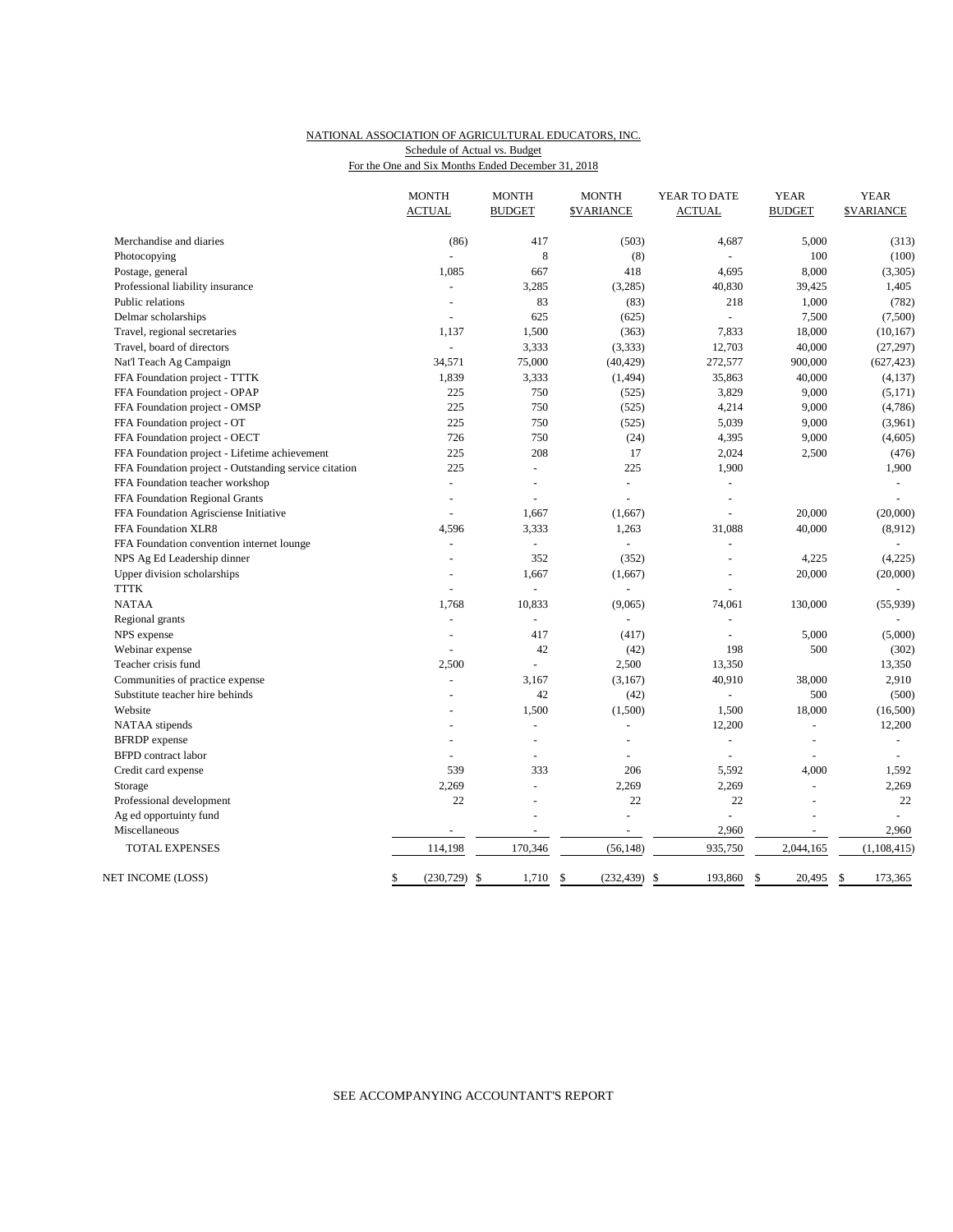#### NATIONAL ASSOCIATION OF AGRICULTURAL EDUCATORS, INC. Schedule of Convention Revenue and Expenses For the One and Six Months Ended December 31, 2018

|                                           | <b>MONTH</b><br><b>ACTUAL</b> |               | <b>MONTH</b><br><b>BUDGET</b> |    | <b>MONTH</b><br><b>SVARIANCE</b> |               | YEAR TO DATE<br><b>ACTUAL</b> |      | <b>YEAR</b><br><b>BUDGET</b> | <b>YEAR</b><br><b>SVARIANCE</b> |           |
|-------------------------------------------|-------------------------------|---------------|-------------------------------|----|----------------------------------|---------------|-------------------------------|------|------------------------------|---------------------------------|-----------|
| <b>REVENUE</b>                            |                               |               |                               |    |                                  |               |                               |      |                              |                                 |           |
| Convention, registration                  | \$<br>100                     | <sup>\$</sup> | 10,583                        | \$ | $(10, 483)$ \$                   |               | 150,155                       | - \$ | 127,000                      | S                               | 23,155    |
| Convention, trade show                    |                               |               |                               |    |                                  |               | 2,100                         |      |                              |                                 | 2,100     |
| Convention, sponsorships - FFA Foundation | (45,000)                      |               | 5,417                         |    | (50, 417)                        |               | 34,680                        |      | 65,000                       |                                 | (30, 320) |
| Convention, host state social             |                               |               |                               |    |                                  |               |                               |      |                              |                                 |           |
| Convention, sponsorships                  |                               |               | 1,667                         |    | (1,667)                          |               | 15,750                        |      | 20,000                       |                                 | (4,250)   |
| <b>TOTAL REVENUE</b>                      | (44,900)                      |               | 17,667                        |    | (62, 567)                        |               | 202,685                       |      | 212,000                      |                                 | (9,315)   |
| <b>EXPENSES</b>                           |                               |               |                               |    |                                  |               |                               |      |                              |                                 |           |
| Convention, plaques and trophies          | 1.296                         |               | 167                           |    | 1,129                            |               | 1,404                         |      | 2,000                        |                                 | (596)     |
| Convention, printing                      |                               |               |                               |    |                                  |               | 2,689                         |      |                              |                                 | 2,689     |
| Convention, awards                        | 450                           |               | 750                           |    | (300)                            |               | 10,210                        |      | 9,000                        |                                 | 1,210     |
| Convention, miscellaneous                 |                               |               |                               |    |                                  |               | 1.801                         |      | ÷.                           |                                 | 1,801     |
| Convention, meal functions                |                               |               | 125                           |    | (125)                            |               |                               |      | 1,500                        |                                 | (1,500)   |
| Convention, promotion and marketing       |                               |               | 417                           |    | (417)                            |               | 12,670                        |      | 5,000                        |                                 | 7,670     |
| Convention, postage and shipping          | 2,098                         |               | 333                           |    | 1,765                            |               | 4,084                         |      | 4,000                        |                                 | 84        |
| Convention, equipment rental              |                               |               | 2,000                         |    | (2,000)                          |               | 5,219                         |      | 24,000                       |                                 | (18, 781) |
| Convention, host state social             |                               |               |                               |    |                                  |               |                               |      |                              |                                 |           |
| Convention, committee expense             | 1.005                         |               | 379                           |    | 626                              |               | 3,015                         |      | 4,550                        |                                 | (1, 535)  |
| Convention, sponsorships - FFA Foundation |                               |               | 4,583                         |    | (4,583)                          |               |                               |      | 55,000                       |                                 | (55,000)  |
| Convention, travel/board of directors     | 3,572                         |               | 1,917                         |    | 1,655                            |               | 12,419                        |      | 23,000                       |                                 | (10, 581) |
| Convention, staff travel                  | 5,358                         |               | 1,000                         |    | 4,358                            |               | 15,011                        |      | 12,000                       |                                 | 3,011     |
| <b>TOTAL EXPENSES</b>                     | 13,779                        |               | 11,671                        |    | 2.108                            |               | 68,522                        |      | 140,050                      |                                 | (71, 528) |
| <b>NET INCOME (LOSS)</b>                  | \$<br>(58, 679)               | S             | 5,996                         | \$ | (64, 675)                        | <sup>\$</sup> | 134,163                       | S    | 71,950                       | S                               | 62,213    |

SEE ACCOMPANYING ACCOUNTANT'S REPORT